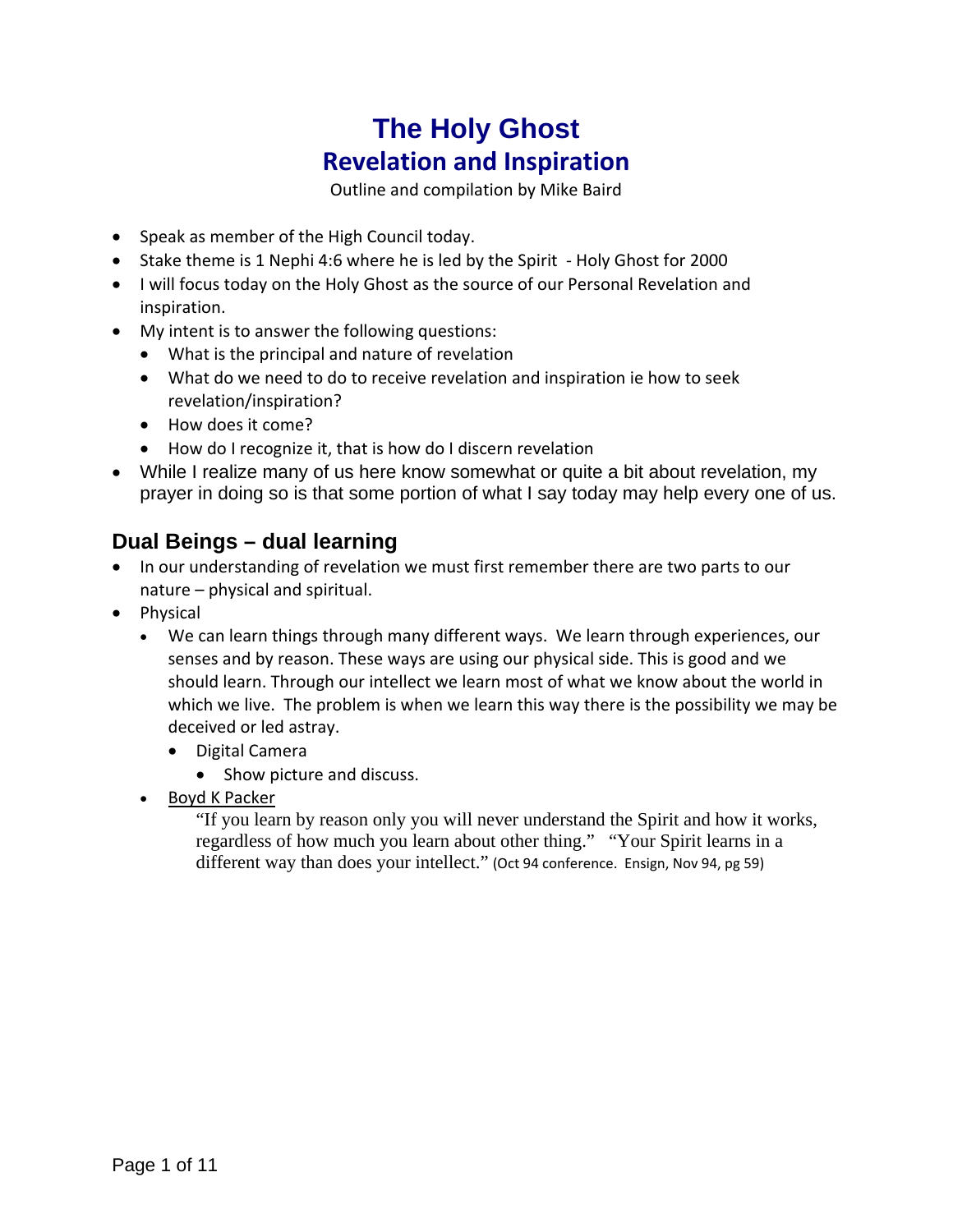- Spiritual
	- The Apostle Paul said: For what man knoweth the things of a man, save the spirit of man which is in him? Even so the things of God knoweth no man, but the Spirit of God. (1 Cor 2: 4,5,11)
	- Joseph Fielding Smith:

"The Spirit of God speaking to the spirit of man has power to impart truth with greater effect and understanding than the truth can be imparted by personal contact even with heavenly beings. Through the Holy Ghost the truth is woven into the very fiber and sinews of the body so that it cannot be forgotten." (Doctrines of Salvation Vol. 1, pg. 47‐8)

- Through the process of **Spirit speaking to spirit** there is never any deception or uncertainty. "by the power of the Holy Ghost [we] may know the truth of all things" (Moroni 10:5).
- The spirit of revelation turns the key which opens the mind and spirit of man to an understanding of the gospel.
- So if I want to figure out which photo has been doctored I have to gather the knowledge of man.
	- Spiritual prepare with spiritual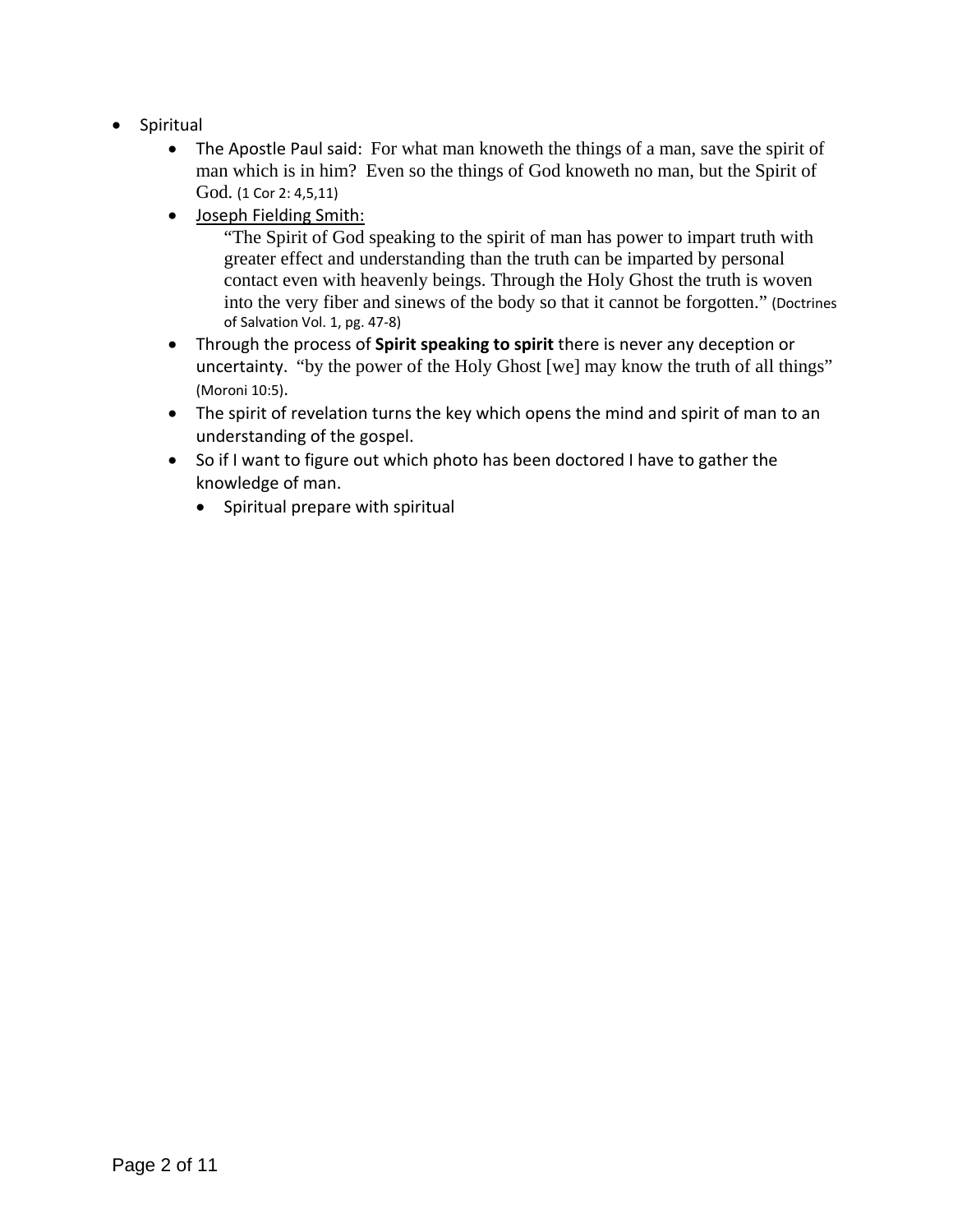### Preparation for Revelation

- Receiving personal revelation is not a passive process. As we seek such revelations, we must prepare for these sacred experiences.
	- President Spencer W. Kimball "God reveals himself to [people] who are prepared for such manifestations." (Apr 64 conference. Ensign, May 64, pg 97)
- So, how do I prepare?
	- To properly prepare to receive personal revelation, we must repent, ask through prayer, be obedient, search the scriptures, fast, think pure thoughts, and develop a spirit of reverence. Let me talk about these.
	- First note that revelation is not just a plea when we need help. We do need to prepare.

# **Repent and obey - worthiness**

- We need to clear our receptors through repentance and obedience to receive revelation.
	- Boyd K Packer: "The first order issued by a commander mounting a military invasion is the jamming of the channels of communication of those he intends to conquer." (Reverence Invites Revelation, Ensign, Nov 91)
		- Desert Storm and Communications
	- Satan tries to jam our communicatioins
- Mormon: "And the remission of sins bringeth meekness, and lowliness of heart; and because of meekness and lowliness of heart cometh the visitation of the Holy Ghost" (Moro. 8:26).
- Because "the Spirit of the Lord doth not dwell in unholy temples" (Hel. 4:24), we must be obedient and pure if we are to receive the personal revelation promised us.
- "To get this revelation," explained Brigham Young, "it is necessary that the people live so that their spirits are as pure and clean as a piece of blank paper that lies on the desk … ready to receive any mark the writer may make upon it." (Discourses of Brigham Young, p. 41.)
- -- Skip if needed for time --
- Joseph Fielding Smith:

"We have a great many members of this Church who have never received a manifestation through the Holy Ghost. Why? Because they have not made their lives conform to the truth. And the Holy Ghost will not dwell in unclean tabernacles or disobedient tabernacles. The Holy Ghost will not dwell with that person who is unwilling to obey and keep the commandments of God or who violates those commandments willfully. In such a soul the spirit of the Holy Ghost cannot enter. That great gift comes to us only through humility and faith and obedience." "When we are disobedient, when our minds are set upon the things of this world rather than on the things of the kingdom of God, we cannot have the manifestations of the Holy Ghost." (We Are Here to be Tried, Tested, Proved, BYU Speeches of the Year [Provo, 25 Oct 1961], pg. 4)

 We can study about the Holy Ghost and the mechanics of personal revelation, but until we conform my life to eternal truths and thus become worthy of the presence of the Holy Spirit, we cannot comprehend the peace of that sacred guidance and companionship.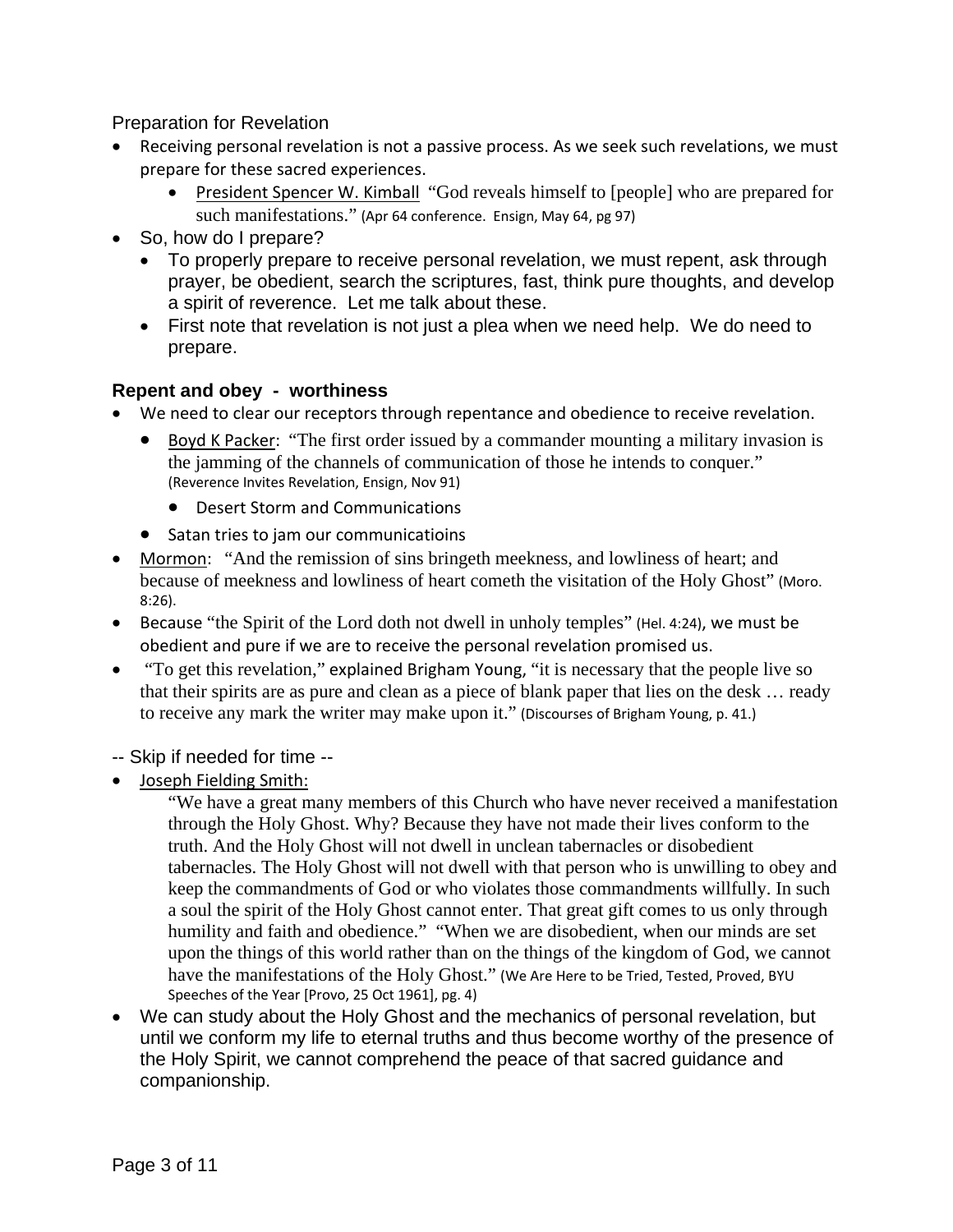# **Prayer**

• Boyd K Packer

"Inspiration does not – perhaps cannot- flow *unless* you ask for it, or someone asks for you." "Payer is so essential a part of revelation that without it the veil may remain closed to you." (Oct 94 conference. Ensign, Nov 94, pg 59)

- Prayer is our personal key to heaven.
- **\*\*\*‐‐‐Relate:** My testimony based on revelation received by prayer about the Book of Mormon.

# **Study**

• Prayer is not all. Remember the revelation the Lord gave through the Prophet Joseph Smith to Oliver Cowdery, who thought that revelation would flow without any effort. The Lord said:

7) Behold, you have not understood; you have supposed that I would give it unto you, when you took no thought save it was to ask me.

 8) But, behold, I say unto you, that you must *study it out in your mind*; then you must ask me if it be right, and if it is right I will cause that your bosom shall burn within you; therefore, you shall *feel* that it is right. (D&C 9:7‐8)

- We need to study the words of the prophets in scriptures, conference talks etc. as well as to study out our problems and such to receive revelation.
- **\*\*\*‐‐‐Relate:** My testimony based on study about the Book of Mormon too

# **Fast**

- At times we need to fast so that we can receive personal revelation. Alma had a great desire to know the truthfulness of the doctrines. To know with a surety, he prepared himself through fasting and prayer:
	- "Behold, I say unto you they are made known unto me by the Holy Spirit of God. Behold, I have *fasted* and prayed many days that I might know these things of myself. And now I do know of myself that they are true; for the Lord God hath made them manifest unto me by his Holy Spirit; and this is the spirit of revelation which is in me" (Alma 5:46)

# **Think pure thoughts**

- If we are to have the channels of communication open, we must clear our minds of worldly and impure thoughts.
- We cannot have our minds cluttered with this and that of the world
- We must follow this counsel of the Savior:

"Let thy bowels also be full of charity towards all men, and to the household of faith, and let virtue garnish thy thoughts unceasingly; then shall thy confidence wax strong in the presence of God; and the doctrine of the priesthood shall distil upon thy soul as the dews from heaven" (D&C 121:45)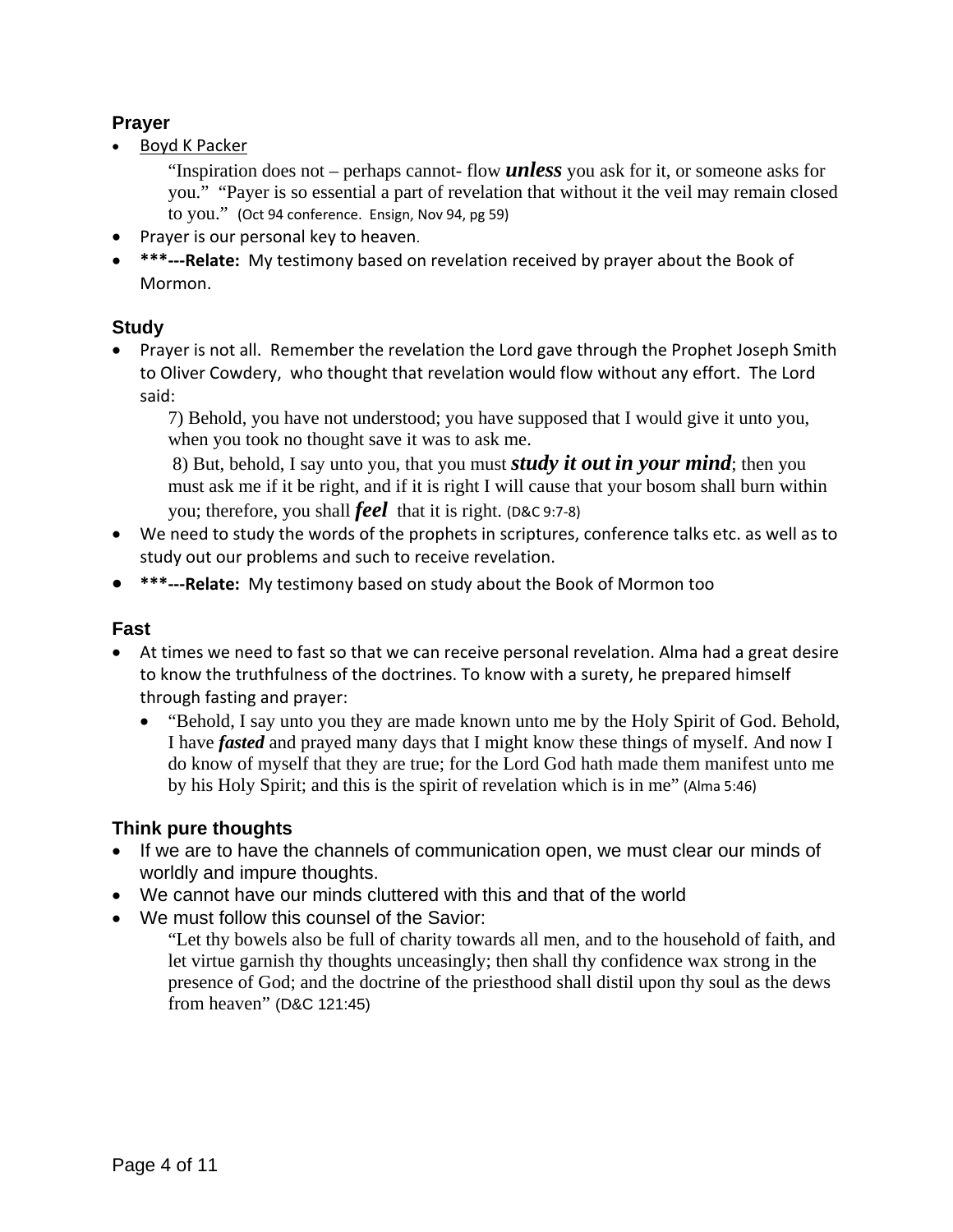# **Reverence**

- Boyd K Packer: Inspiration comes more easily in peaceful settings. Such words as quiet, still, peaceable, Comforter abound in the scriptures: "Be still, and know that I am God." (Ps. 46:10) And the promise, "You shall receive my Spirit, the Holy Ghost, even the Comforter, which shall teach you the peaceable things of the kingdom." (D&C 36:2)
- **\*\*\*‐‐‐Relate:** "Learn to be Still" and Shellie
- Boyd K Packer: "Irreverence suits the purposes of the adversary by obstructing the delicate channels of revelation in both mind and spirit," and "Reverence invites revelation." (Reverence Invites Revelation, Ensign, Nov 91)
- Irreverence not only shows disrespect to Deity but also makes it hard for the Spirit to teach us the things we need to know.

The Savior said: "And your minds in times past have been darkened because … you have treated lightly the things you have received" (D&C 84:54). He counseled, "Trifle not with sacred things" (D&C 6:12).

 The process of receiving revelation is sacred. It is a divine discussion with Deity and must be reverenced if it is to work.

### **Summarize**

To properly prepare to receive personal revelation, we must repent, be obedient, ask through prayer, search the scriptures, fast, think pure thoughts, and develop a spirit of reverence.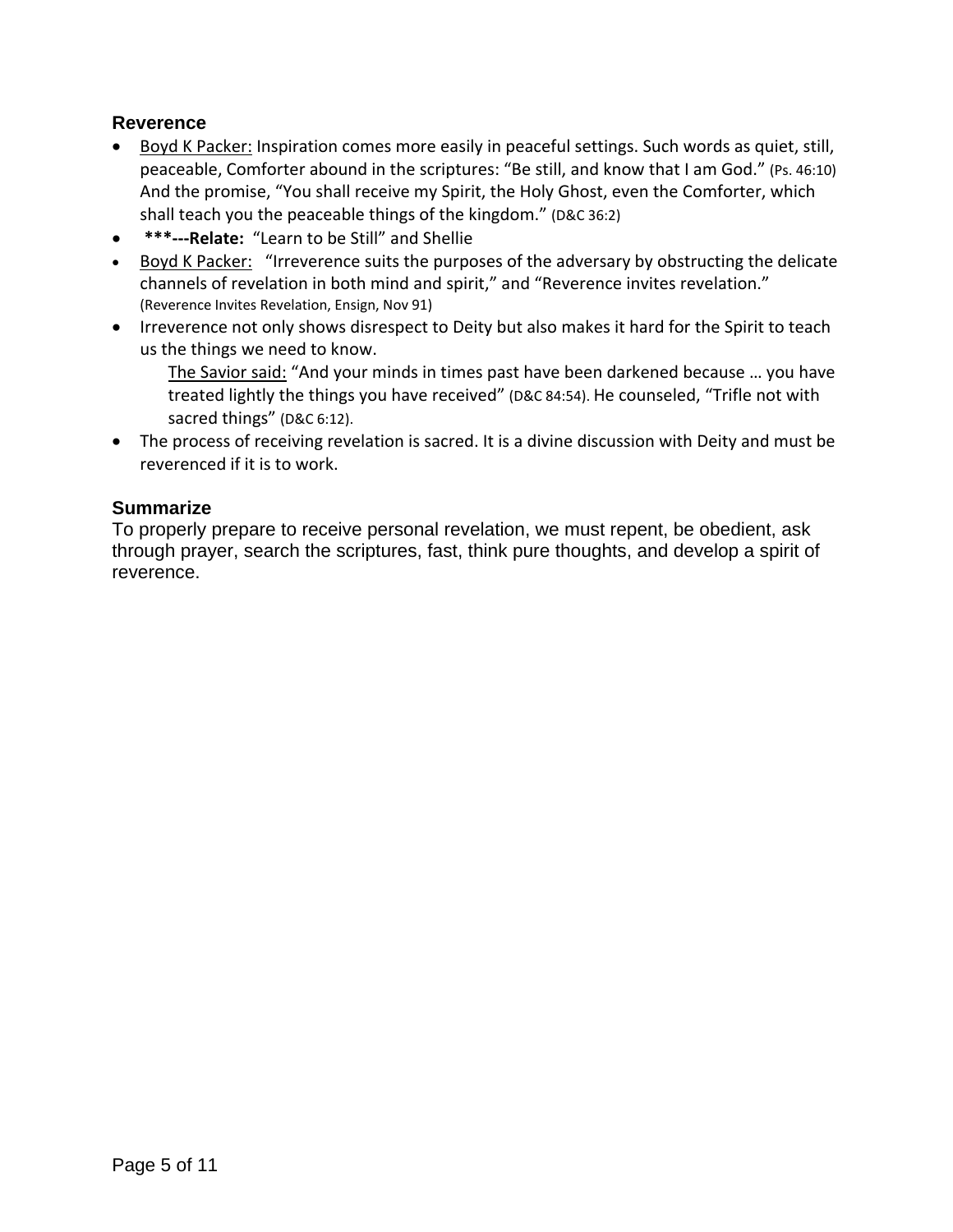# **Receiving Revelation**

- If we do these things, how is it we receive revelation? Here is a list of some of the ways:
	- Spoken Word
	- Visitation of Angels
	- Dreams
	- Visions
	- Impelling impulses
	- Scriptures
	- Flashes of ideas
	- enlightenment
	- Still small voice thoughts and words
- Of these methods some are more common than others.
- An important point to remember in looking for revelation is in the economy of heaven the Lord never uses a floodlight when a flashlight is sufficient—and so it is in receiving personal revelation.
- More often we hear the still small voice than the thunder of voice.
- It is interesting to note that this principle is true even with revelation that comes to prophets.
	- President Kimball once said: "The great volume of revelation … come[s] to today's prophets in the less spectacular way—that of deep impressions, but without spectacle or glamour or dramatic events accompanying." ( Instructor, Aug. 1960, pg 257)
- We should be satisfied with and cultivate the less spectacular then.
- I will discuss some methods that I personally have more experience with and I believe are more likely to be your common to the rest of us here.

# **Enlightenment**

- Enlightenment comes as an increase in light, knowledge, and understanding. The Savior instructed Oliver Cowdery, "I did enlighten thy mind; and now I tell thee these things that thou mayest know that thou hast been enlightened by the Spirit of truth" (D&C 6:15).
- Joseph Smith

A person may profit by noticing the first intimation of the spirit of revelation; for instance, when you feel pure intelligence flowing into you, it may give you sudden strokes of ideas, … And thus by learning the Spirit of God and understanding it, you may grow into the principle of revelation, until you become perfect in Christ Jesus." (Teachings of the Prophet Joseph Smith, Pg 151)

- **\*\*\*‐‐‐Relate:** Stake YM/YW meeting and medallion (stroke of idea)
- **\*\*\*‐‐‐Relate:** Preparation for this talk (thoughts)
- **\*\*\*‐‐‐Relate:** Unfolding of scriptures or principal ‐ Sanctification

# **Scriptures**

 Many times the guidance we need will come right out of the scriptures. Nephi exhorted us to "feast upon the words of Christ; for behold, the words of Christ will tell you all things what ye should do." (2 Ne. 32:3.)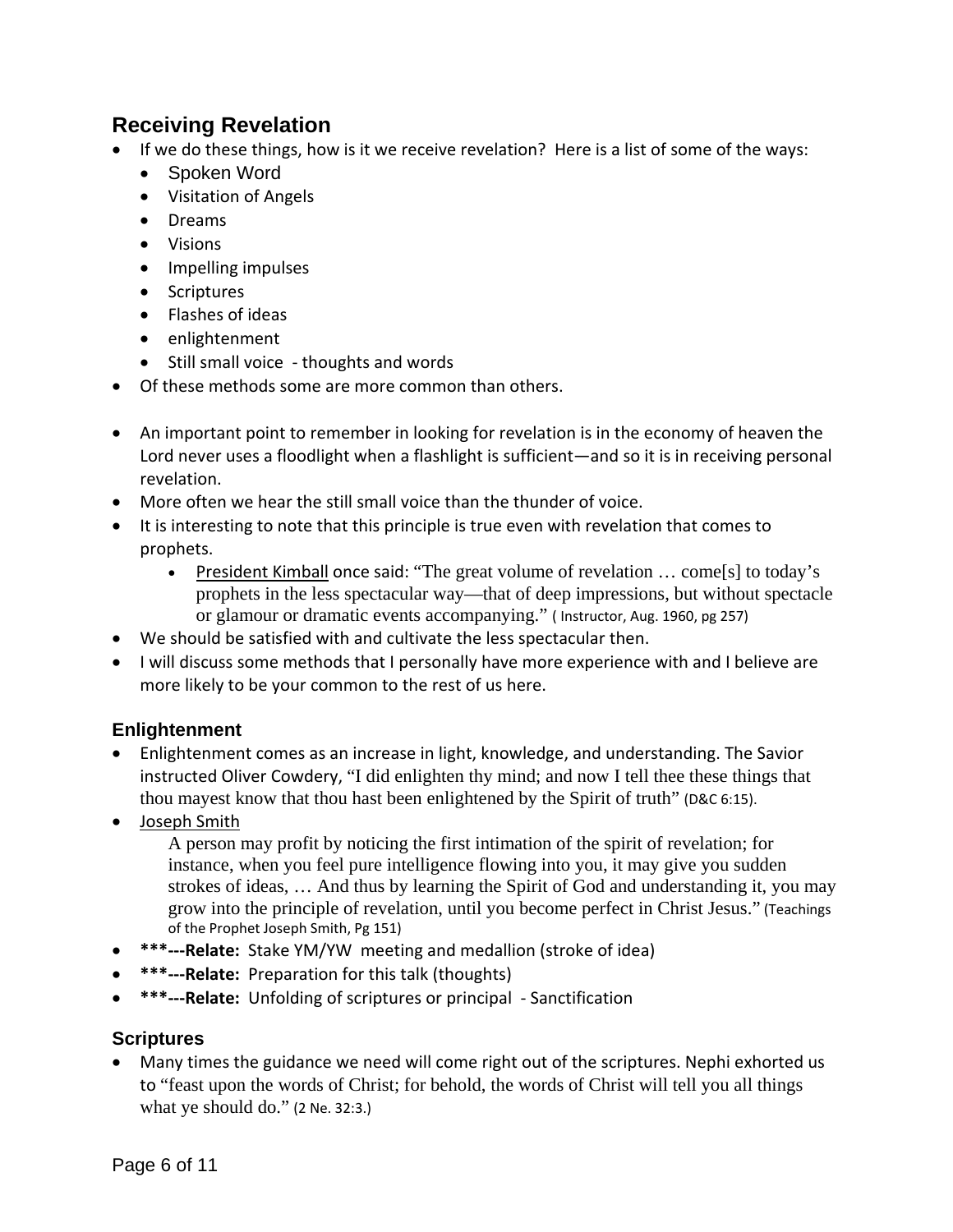• If we are searching the scriptures, we have the assurance that the Holy Ghost will recall pertinent passages to our minds at the very moment we need them. (See John 14:26; D&C 84:85.)

# **Still Small Voice – feeling The Spirit**

- The Holy Ghost speaks with a voice that we feel more than we hear.
- It is described as a "still small voice" (D&C 85:6)
- Boyd K Packer

"We do not have the words (even the scriptures do not have words) which perfectly describe the Spirit. The scriptures usually use the word voice, which does not exactly fit. These delicate, refined spiritual communications are not seen with our eyes nor heard with our ears.... It is a voice that one *feels* more than one hears." (Watchman on the tower, Pg 279)

• Notice the words Nephi uses in speaking to his older brothers:

Ye have seen an angel, and he spake unto you; yea, ye have heard his voice from time to time; and he hath spoken unto you in a still small voice, but ye were past *feeling*, that ye could not *feel* his words; (1 Nephi 17:45)

- We must beware however, that "there are many spirits which are false spirits" (D&C 50:2-3)
- As long as we live, in one way or the other, Satan will try to lead us astray.
- Joseph Smith

"nothing is a greater injury to the children of men than to be under the influence of a false spirit when they think they have the Spirit of God." (Teachings of the Prophet Joseph Smith, Pg 205)

- How do we tell? How do we know we feel the Holy Ghost? Most of us I think understand the "burning in our bosom feeling" But what about thoughts, promptings etc. You may have wondered - Is this revelation? Is this the Spirit? Is it just me? Is it Satan?
- This is a difficult thing to express.
- **\*\*\*‐‐‐Relate having "felt" the voice:**
	- **\*\*\*‐‐‐Relate:** Learned to hear by feeling as a Missionary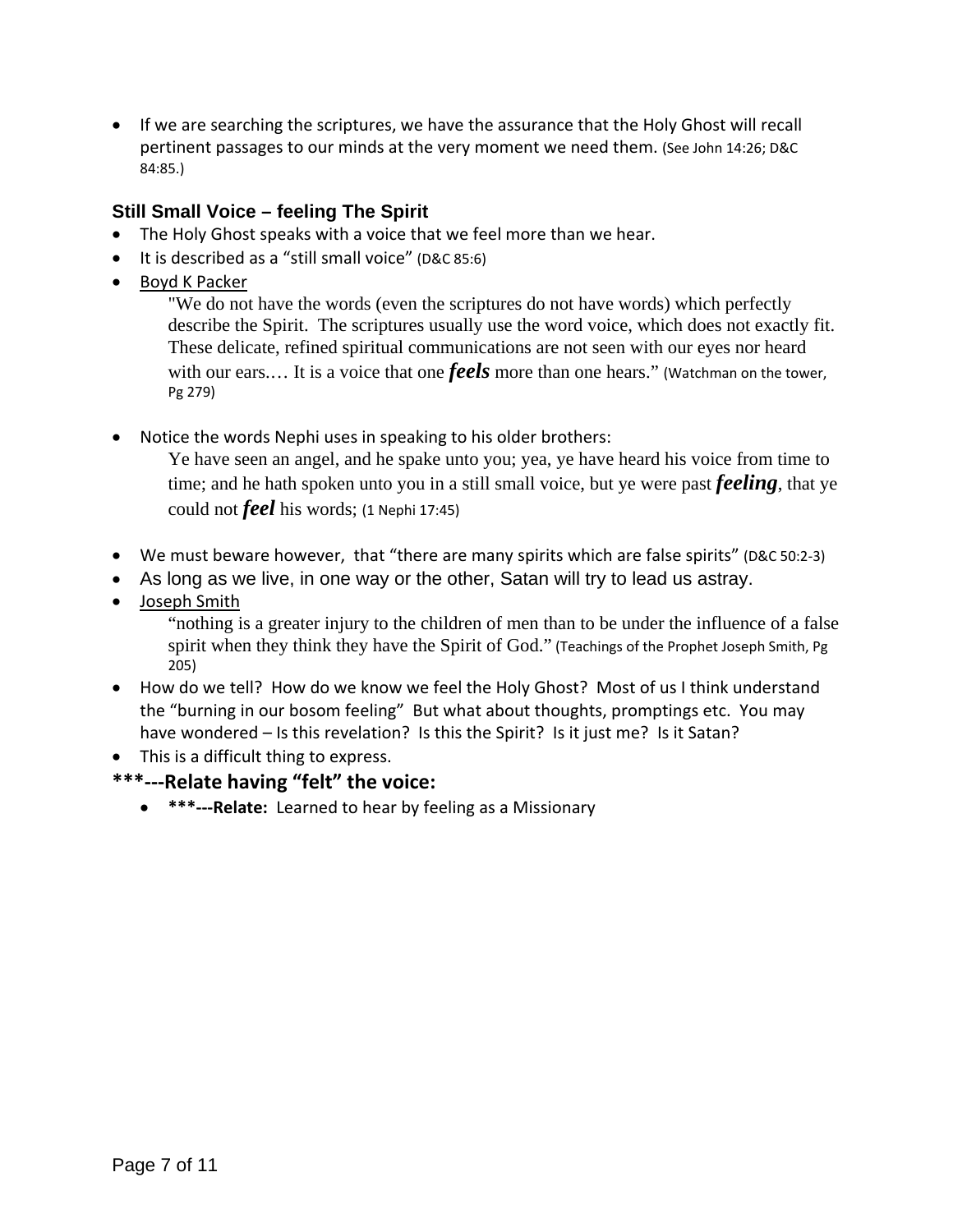# **Testing spiritual promptings**

Moroni chapter 7 tells us how to test spiritual promptings.

- Recommend study if this is something you wonder about.
- To summarize:
	- If we receive a prompting to do something that makes us feel uneasy, something we know in our mind to be wrong and contrary to the principles of righteousness we should not respond to it.
	- That which "entices to do good", that gives us a harmony and peace, is in accordance to principles of righteousness, that prompting we should respond to.
- In this like many things we learn by trial and error.
	- Boyd K Packer

" As an Apostle I listen now to the same inspiration, coming from the same source, in the same way, I listened to as a boy. The signal is much clearer now." (Oct 94 conference. Ensign, Nov 94, pg 59)

 What changed? It was President Packer that changed not the signal. We too must learn and change.

--Skip if time needed --

- Another issue related to discerning revelation is that revelation comes in an orderly way in the Church.
	- We are entitled to personal revelation. However, unless we are set apart to some presiding office, we will not receive revelations concerning what others should do.
	- Revelation in the Church comes to those who have been properly called, sustained, ordained, or set apart. Bishop Dalton for instance, will not receive any revelation concerning Beacon Hill ward, because that is out of his jurisdiction.
	- Occasionally someone will claim to have received authority to teach and bless without having been called and set apart. Less than a year after the Church was organized (February 1831), a revelation was received which the Prophet specified "embrac[ed] the law of the church." It contains this verse:

"It shall not be given to any one to go forth to preach my gospel, or to build up my church, except he be ordained by some one who has authority, and it is known to the church that he has authority and has been regularly ordained by the heads of the church". (D&C 42:11)

• That is why the process of sustaining those called to office is so carefully protected in the Church—that we all might know who has authority to teach and to bless.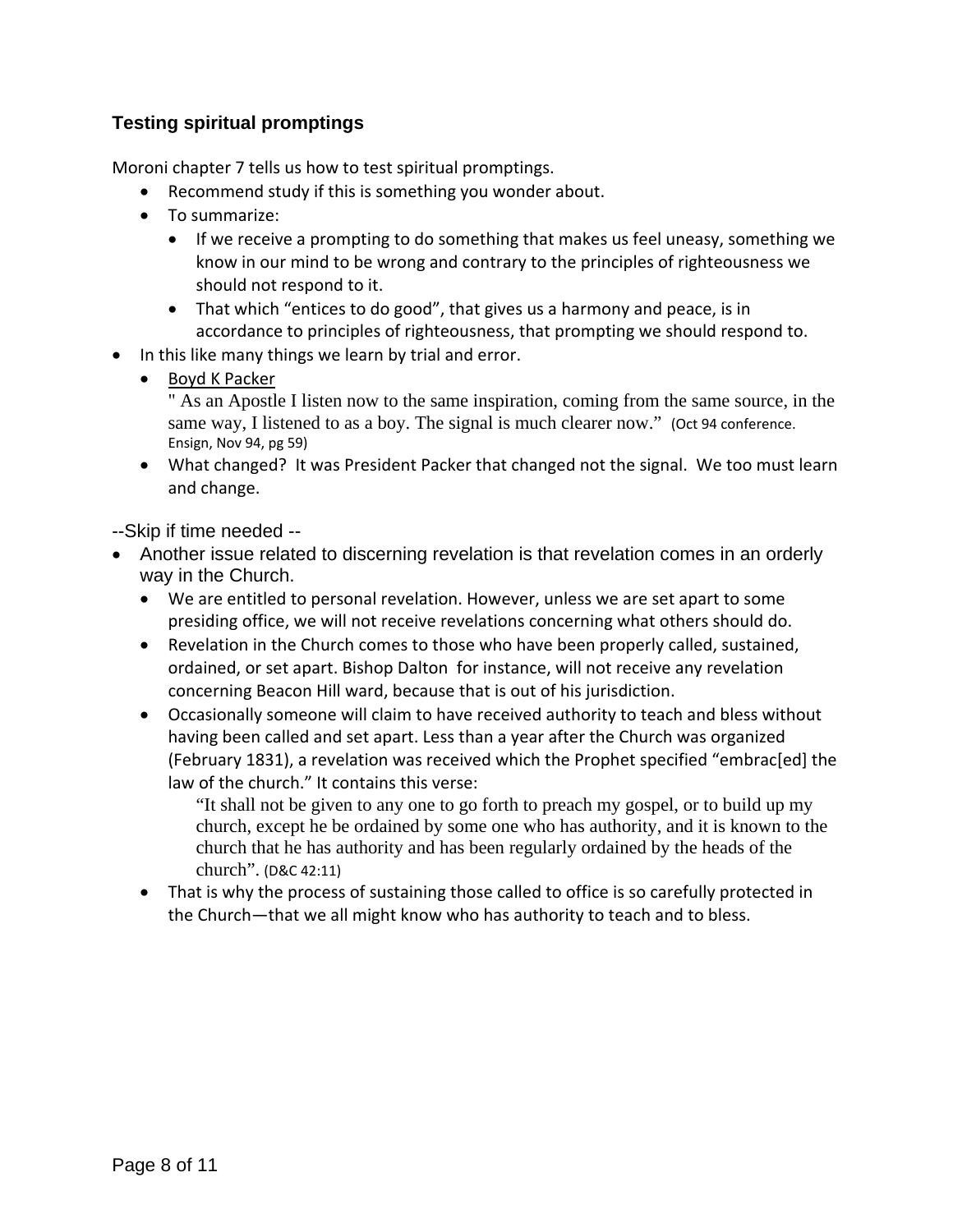- Heard(felt) many times as an adult and parent
	- **\*\*\*‐‐‐Relate:** Scott and "knowing" more than once the only reason I could give him was because of feelings.
	- **\*\*\*‐‐‐Relate:** Things "feel" or don't "feel" right.
	- **\*\*\*‐‐‐Relate:** Learned to "be still" and search my feelings.
	- Boyd K Packer

"This burning in the bosom is not purely a physical sensation. It is more like a warm light shining within your being" (Oct 94 conference. Ensign, Nov 94, pg 59)

# **Still Small Voice – Hearing The Spirit**

In Enos we read:

And while I was thus struggling in the spirit, behold, the voice of the Lord came into my mind again (Enos 1:10)

• President Marion G Romney (speaking of Enos)

"This is a very common means of revelation. It comes into one's mind in words and sentences. With this medium of revelation I am personally well acquainted." (April 1964 Conference Report, pg 124)

 **\*\*\*‐‐‐Relate:** have "heard" words or thoughts, which are accompanied by the feelings described.

### **Revelations don't need to be spectacular.**

• President Spencer W Kimball

Some "have no ear for spiritual messages…when they come in common dress…Expecting the spectacular, one may not be fully alerted to the constant flow of revealed communication" (Teachings of Spencer W Kimball, p. 457)

### **Revelation cannot be compelled**

- The Spirit cannot be compelled. The Spirit is sensitive and cannot be subjected to constraint, control, and compulsion. It is independent and responds only to invitations and not to impositions.
	- **Elder Packer explained, "While we may invite this communication, it can never be** forced! If we try to force it, we may be deceived." (Ensign, Nov. 1991, pg 21)
	- Elder John A. Widtsoe (1872‐1952), a member of the Quorum of the Twelve Apostles, counseled, "Revelation always comes; it is not imposed upon a person; it must be drawn to us by faith, seeking and working." (Temple Worship," The Utah Genealogical and Historical Magazine, Apr. 1921, pg 63)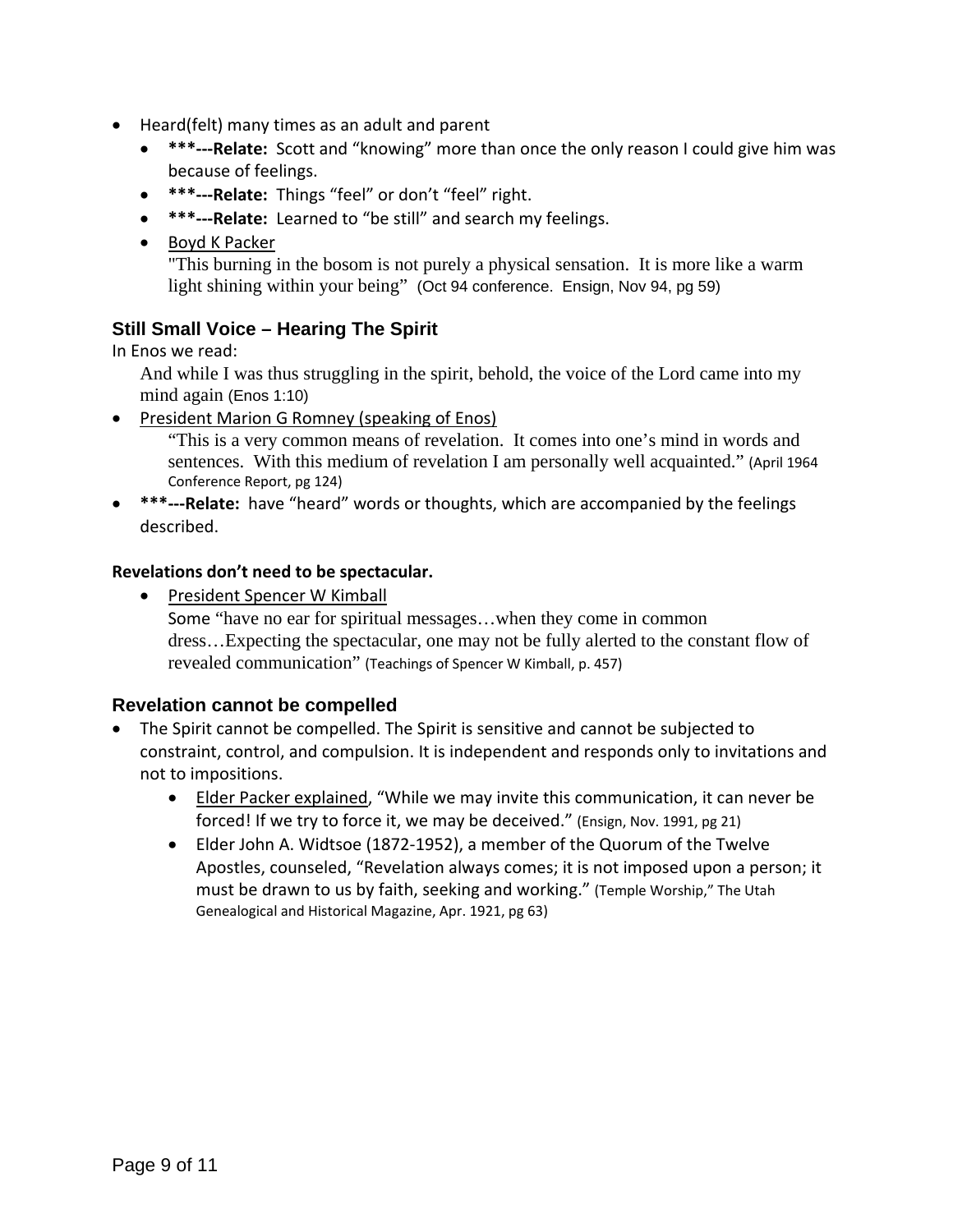### **Frequency of revelation.**

- Elder L. Lionel Kendrick of the Seventy: "It is a misconception to believe that we should consult Heavenly Father on every matter in life. He expects us to solve a portion of our problems without petitioning Him for potential solutions. It is through this process that we grow, develop, and become more perfect. He is not always concerned about mundane matters unless they are not in keeping with sacred principles." (Personal Revelation," Ensign, Sept. 1999, pg 7)
- We should daily petition for the companionship of the Holy Ghost. With this presence of the Spirit, we will feel the promptings without petitioning Heavenly Father on every personal matter.
- Elder Dallin H. Oaks: "We are often left to work out problems, without the dictation or specific direction of the Spirit. That is part of the experience we must have in mortality. Fortunately, we are never out of our Savior's sight, and if our judgment leads us to actions beyond the limits of what is permissible and if we are listening to the still small voice, the Lord will restrain us by the promptings of His Spirit." (Teaching by the Spirit (address delivered at new mission presidents' seminar, 22 June 1994)

I hope that this has helped you.

The signal to me, as I have gotten older has become clearer. I want it to get clearer still.

My hope is you have a greater desire to "hear" the voice of the spirit. That you will clear the channels of revelation, pray and seek his spirit.

Testimony